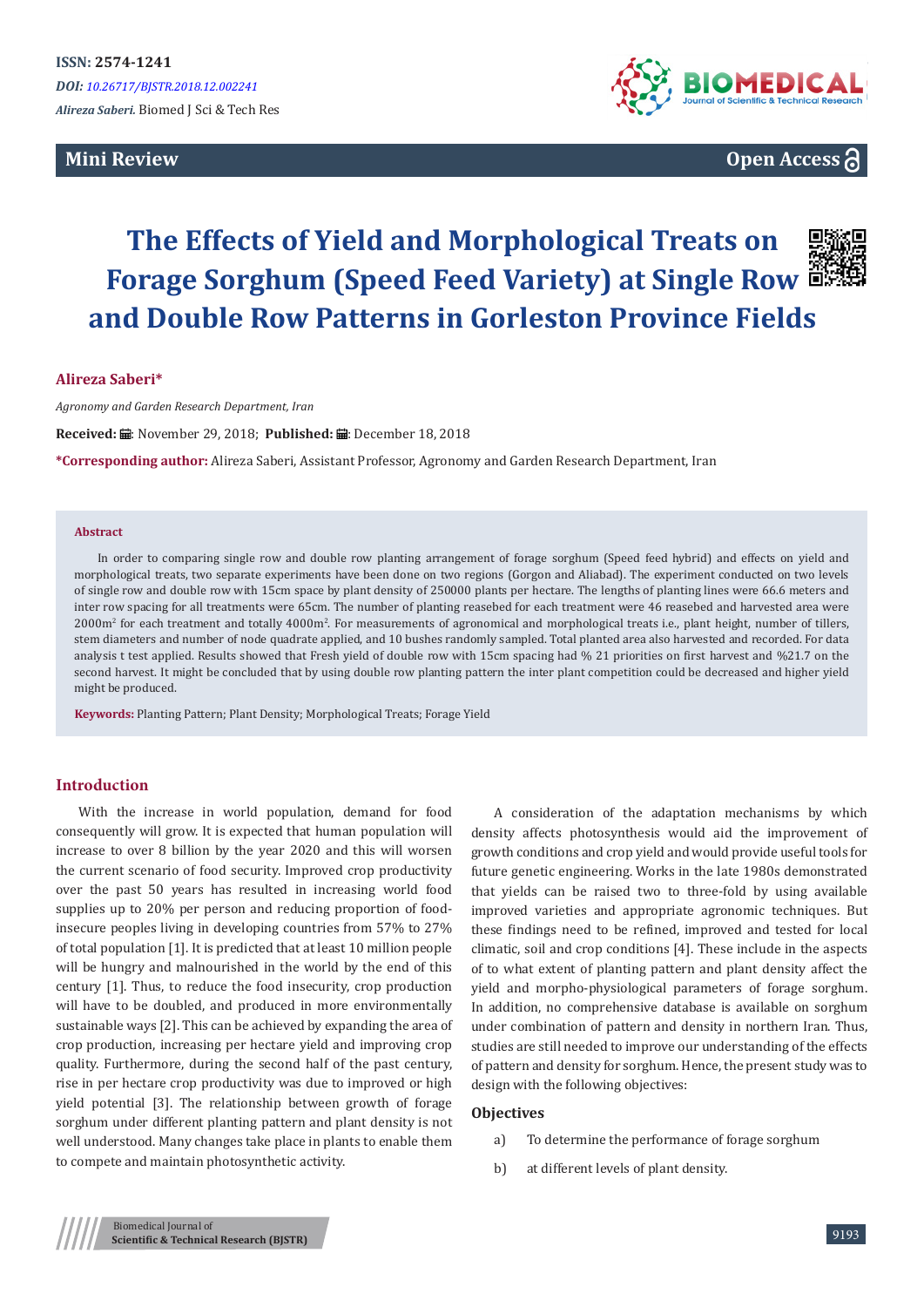c) To study the effect of planting arrangement on yield and morphological parameters of forage sorghum.

d) To identify how interaction of planting pattern and plant density affect yield and yield components of forage sorghum.

### **Materials and Methods**

In order to the development and management for sorghum in summer season, the current study was conducted to find the effects of different planting pattern and plant density on yield and yield components of forage sorghum. A field experiment was conducted in 2015 at Gorgon (36ºN 54.00´ 54ºE 25.00´, 51m altitude) and Aliabad, Northern Iran. The experiment was laid out in a farmer field. The experiment conducted on two levels of single row and double row with 15 cm space by plant density of 250000 plants per hectare. The lengths of planting lines were 66.6 meters and inter row spacing for all treatments were 65cm. The number of planting reasebed for each treatment were 46 reasebed and harvested area were 2000m2 for each treatment and totally 4000m2 . For measurements of agronomical and morphological treats i.e., plant height, number of tillers, stem diameters and number of node quadrate applied, and 10 bushes randomly sampled. Total planted area also harvested and recorded. For data analysis t test applied.

Fix distance of maize was 65cm and the space among bushes on the furrow double row arrangement was 15cm, and for forage harvested at douching - milking stage. All observations on dates of recording were in accordance with the related statistical design.

The selected field was under wheat cultivated, after harvesting wheat on 15 June of 2015. The considered land ploughed in deep of 20-25cm, then with cross of desk made ready for planting. At the end the analysis of variance (ANOVA) of data was performed using the software of SAS (2004) by the proc [5]. GLM procedure and significant of means between the treatments were obtained using Duncan Multiple Range Test at P<0.05.

#### **Results**

The results of comparing agronomic parameters of forage sorghum at four plant densities (Tables 1 & 2) showed, that most of the forage sorghum studied characters included; total fresh weight, total dry yield, stem dry weight, leaf dry weight, stem diameter and plant height were statistically significant at 5% probability level. In addition, above yield and yield components parameters with an increase in plant density increased. While morphological parameters got from medium plant density, in contrast plant height increased at low and high plant density. As shown at Tables 1 & 2, the main effect investigation of planting arrangement could not change significantly number of above treats, just increased forage dry weight, it means the benefit of planting pattern would be appear if arrange with suitable plant density. Interaction of planting pattern and plant density become significant at most forage sorghum studied characters. Combination treatment of planting patterns and location; showed: double row pattern in Gorgon produced the most total fresh weight (42.50 t/ ha) and total dry weight (5.70 t/ ha).

**Table 1:** Mean comparison of yield and some agronomic characteristics of forage sorghum on deferent plant density (2 years results).

| Mean Comparison of Yield and Some Agronomic Characteristics of Forage Sorghum on Deferent Plant Density (2 Years Results) |                             |                                     |                                     |                                   |                                     |  |  |
|---------------------------------------------------------------------------------------------------------------------------|-----------------------------|-------------------------------------|-------------------------------------|-----------------------------------|-------------------------------------|--|--|
| <b>Experiment Location</b>                                                                                                | Treats/<br><b>Treatment</b> | <b>Total Fresh Weight</b><br>(Kg/H) | Differences with<br>Cheeck $(Kg/H)$ | <b>Total Dry Weight</b><br>(Kg/H) | Differences with<br>Cheeck $(Kg/H)$ |  |  |
| Gorgon                                                                                                                    | Single row                  | 33.92                               | $\overline{\phantom{a}}$            | 5.43                              |                                     |  |  |
|                                                                                                                           | Double row                  | 42.50                               | 25.2                                | 5.70                              | 2.10                                |  |  |
|                                                                                                                           | T value (Calculated)        | 2.95                                | $=$<br>$=$                          | 0.88                              | $=$                                 |  |  |
|                                                                                                                           | T value (table)             | 2.65                                | $=$                                 | 2.62                              | Ξ                                   |  |  |
| Aliabad                                                                                                                   | Single row                  | 34.44                               | $=$                                 | 5.07                              | $=$                                 |  |  |
|                                                                                                                           | Double row                  | 40.70                               | 18.1                                | 5.17                              | 3.63                                |  |  |
|                                                                                                                           | T value (Calculated)        | 3.6                                 | $=$                                 | 0.36                              | Ξ                                   |  |  |
| T value (table)                                                                                                           | T value (table)             | 2.62                                | $=$                                 | 2.62                              | $=$                                 |  |  |

**Table 2:** Mean comparison of yield and some agronomic characteristics of sorghum on deferent planting pattern (2 years results).

| Mean Comparison of Yield and Some Agronomic Characteristics of Sorghum on Deferent Planting Pattern (2 Years Results) |                         |                     |                           |                             |                             |                             |  |
|-----------------------------------------------------------------------------------------------------------------------|-------------------------|---------------------|---------------------------|-----------------------------|-----------------------------|-----------------------------|--|
| Experiment<br>Location                                                                                                | <b>Treats/Treatment</b> | Number of<br>Leaf's | Number of<br><b>Nodes</b> | Number of<br><b>Tillers</b> | <b>Plant Height</b><br>(Cm) | <b>DiameterStem</b><br>(mm) |  |
| Gorgon                                                                                                                | Single row              | 7.2                 | 3.9                       | 1.8                         | 12.7                        | 160.1                       |  |
|                                                                                                                       | Double row              | 6.9                 | 4.0                       | 3.3                         | 11.9                        | 159.7                       |  |
|                                                                                                                       | T value (Calculated)    | 0.58                | 0.30                      | 4.36                        | 0.85                        | 0.62                        |  |
|                                                                                                                       | T value (table)         | 2.62                | 2.62                      | 2.62                        | 2.62                        | 2.62                        |  |

9194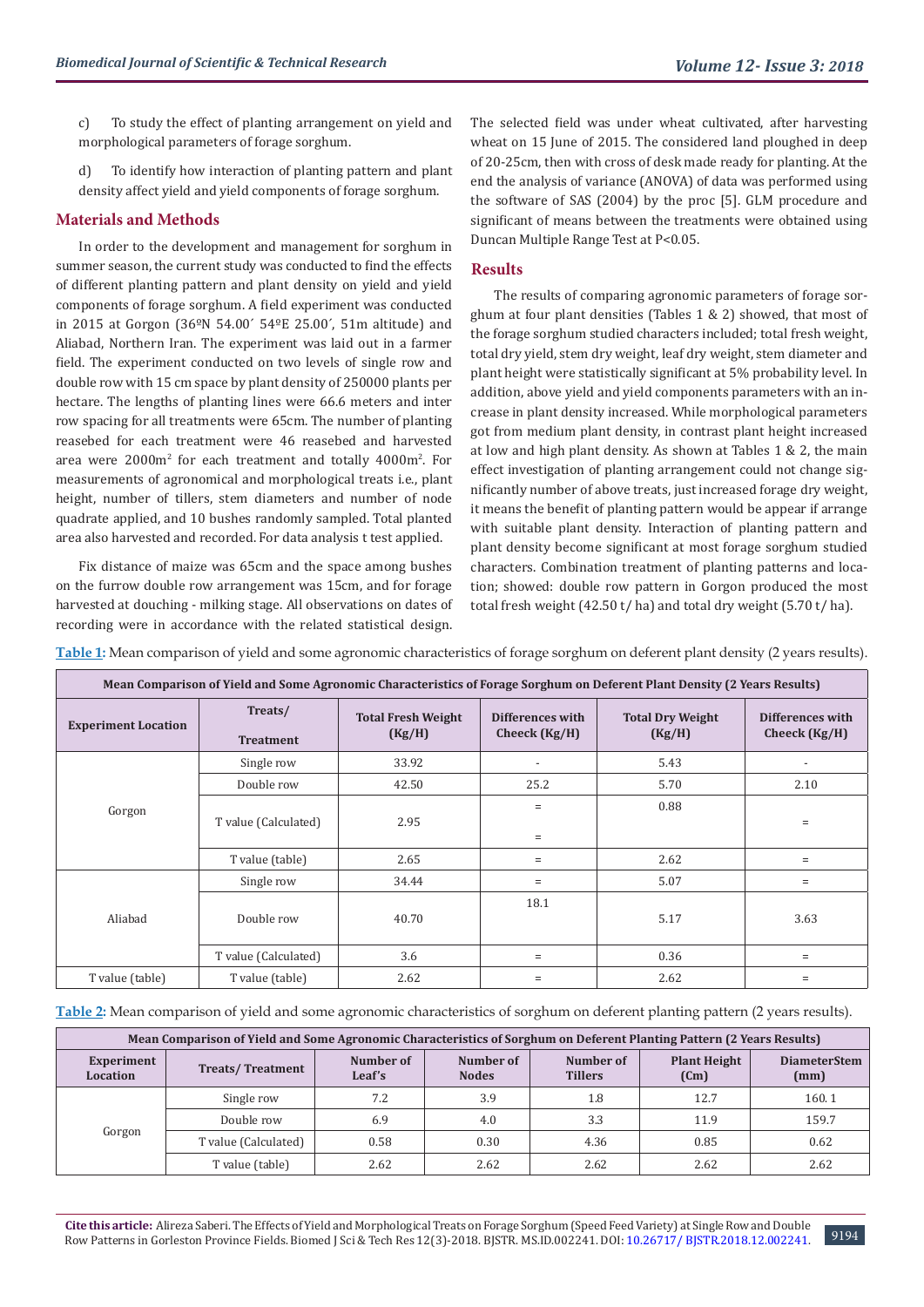| Aliabad            | Single row           | 5.16 | 5.16 | 1.98 | 13.05 | 158.3 |
|--------------------|----------------------|------|------|------|-------|-------|
|                    | Double row           | 5.1  | 5.1  | 3.2  | 11.8  | 156.5 |
|                    | T value (Calculated) | 0.10 | 0.10 | 4.08 | 1.59  | 0.62  |
| T value<br>(table) | T value (table)      | 2.62 | 2.62 | 0.62 | 2.62  | 2.62  |

Note: Plant density at single row and double row were same =250000 plant/ha

The highest plant height obtained from single row in Gorgon (160.1 cm) and the most stem diameter also obtained from single row in Aliabad (13.05 mm), while production of dry forage at double row pattern (at the same plant densities) showed better performance. Other morphological parameters and yield components such as, number of nodes per plant (3.3) and number of tillers per plant (5.1) were the best at double row planting pattern (Table 1). Results on the second harvest showed that Fresh yield of double row with 15cm spacing had 25.2% and 18.1% priority in Gorgon and Aliabad respectively. It might be concluded that by using double row planting pattern the inter plant competition could be decreased and higher yield might be produced.

#### **Discussion**

The results showed with changing planting arrangement from single row to double row plant density would increase by 21.7% without negative effect on yield. It means at minimum and medium plant density especially on one double - row pattern, the sorghum bushes grow better and produce a good yield component [6-8]. Increasing the yield at high plant density due to double row pattern, may is because of closing to square planting arrangement. The yield at low plant density due to lacking number of plants per surface and at high plant density because of competition for absorption growth elements and interference of male and females' flowers become limited [9-11] (Tables 1 & 2) and (Figure 1).



#### Figure 1: General pictures from experiments, showing canopy of double row planting pattern.

#### **Conclusion**

With considering double row planting arrangement, plant density would increase by 15% without negative effect on yield component and the yield could increase by 21.7%. The highest forage yield was produced by 250000 plant density and 15-centimetre double row at 5% significant (41.6t/ha). It might be concluded that by using double row planting pattern the inter plant competition could be decreased and higher yield might be attained.

#### **References**

- 1. [FAO \(2003\) Fertilizer use by crop in Uzbekistan. FAO, Rome.](http://www.fao.org/docrep/006/Y4711E/Y4711E00.HTM)
- 2. [Borlaug NE, Dowswell CR \(2005\) Feeding a world of ten billion people:](http://citeseerx.ist.psu.edu/viewdoc/download?doi=10.1.1.462.3105&rep=rep1&type=pdf) [a 21st century challenge. In: Tuberose T Phillips, RL Gale M \(Eds.\)](http://citeseerx.ist.psu.edu/viewdoc/download?doi=10.1.1.462.3105&rep=rep1&type=pdf) [Proceeding of "In the Wake of Double Helix: From the Green Revolution](http://citeseerx.ist.psu.edu/viewdoc/download?doi=10.1.1.462.3105&rep=rep1&type=pdf) [to the Gene Revaluation", 21-31 May 2003, at Bologna, Italy, Avenue](http://citeseerx.ist.psu.edu/viewdoc/download?doi=10.1.1.462.3105&rep=rep1&type=pdf) [Media, Bologna, Italy, pp. 3-24.](http://citeseerx.ist.psu.edu/viewdoc/download?doi=10.1.1.462.3105&rep=rep1&type=pdf)
- 3. Arous JL, Slafer GA, Reynolds MP, Royo C (2004) Physiology of yield and adaptation in wheat and barley breeding. In: Blum A, Nguyen H (Eds.), physiology and biotechnology integration for plant breeding, Marcel Dekker, New York, USA, pp. 1-49.
- 4. [Qureshi AS, Qadir M, Heydari N, Turral H, Javadi A \(2007\) A review of](https://cgspace.cgiar.org/handle/10568/39350) [management strategies for salt-prone land and water resources in Iran.](https://cgspace.cgiar.org/handle/10568/39350) [International water management Institute. 30P \(IWMI working paper](https://cgspace.cgiar.org/handle/10568/39350) [125\) Colombo, Sri Lanka. A Repository of Agricultural Research Outputs.](https://cgspace.cgiar.org/handle/10568/39350)
- 5. SAS Institute (2004) SAS/STAT user's guide. release. Release 9.0. (4th edn.). Statistical Analysis Institute, Cary, NC.
- 6. Saberi AR, Mazaheri D, Heidari Sharif Abad H (2006) Effect of density and planting pattern on yield and some agronomic characteristics of maize KSC647. Agricultural and Natural Resources Science 1: 67-76 (In Persian).
- 7. [Proter PM, Hicks, WE Lueschen, JH Ford, DD Warnes, et al. \(1997\) Corn](https://dl.sciencesocieties.org/publications/jpa/abstracts/10/2/293?access=0&view=pdf) [response to row width and plant population in the northern corn-belt. J](https://dl.sciencesocieties.org/publications/jpa/abstracts/10/2/293?access=0&view=pdf) [production Agric 10\(2\): 293-300.](https://dl.sciencesocieties.org/publications/jpa/abstracts/10/2/293?access=0&view=pdf)
- 8. [Sprague CF, Dudly JW \(1988\) Corn and Corn Improvement. In Sprague](http://agris.fao.org/agris-search/search.do?recordID=XF2016015495) [CF, Dudly JW \(Edn.\) \(3rd Edn\), Madison, Wisconsin USA.](http://agris.fao.org/agris-search/search.do?recordID=XF2016015495)
- 9. [Brown RH, ER Beaty, WJ Ethedge, Hages DD \(1970\) Influence of row](https://dl.sciencesocieties.org/publications/aj/abstracts/62/6/AJ0620060767?access=0&view=pdf) [width and plant population on yield of two varieties of corn \(Zea mays](https://dl.sciencesocieties.org/publications/aj/abstracts/62/6/AJ0620060767?access=0&view=pdf) [L\). Agron J 62\(6\): 767-770.](https://dl.sciencesocieties.org/publications/aj/abstracts/62/6/AJ0620060767?access=0&view=pdf)
- 10. [Duncan WG \(1984\) A Theory to explain the relationship between corn](https://dl.sciencesocieties.org/publications/cs/abstracts/24/6/CS0240061141) [population and grain yield. Crop Sci 24\(6\): 1141-1145.](https://dl.sciencesocieties.org/publications/cs/abstracts/24/6/CS0240061141)
- 11. Lutz JA, HM Comper, Jones CD (1971) Row spacing and plant Population effects on corn yield. Agron J 63: 12-14.